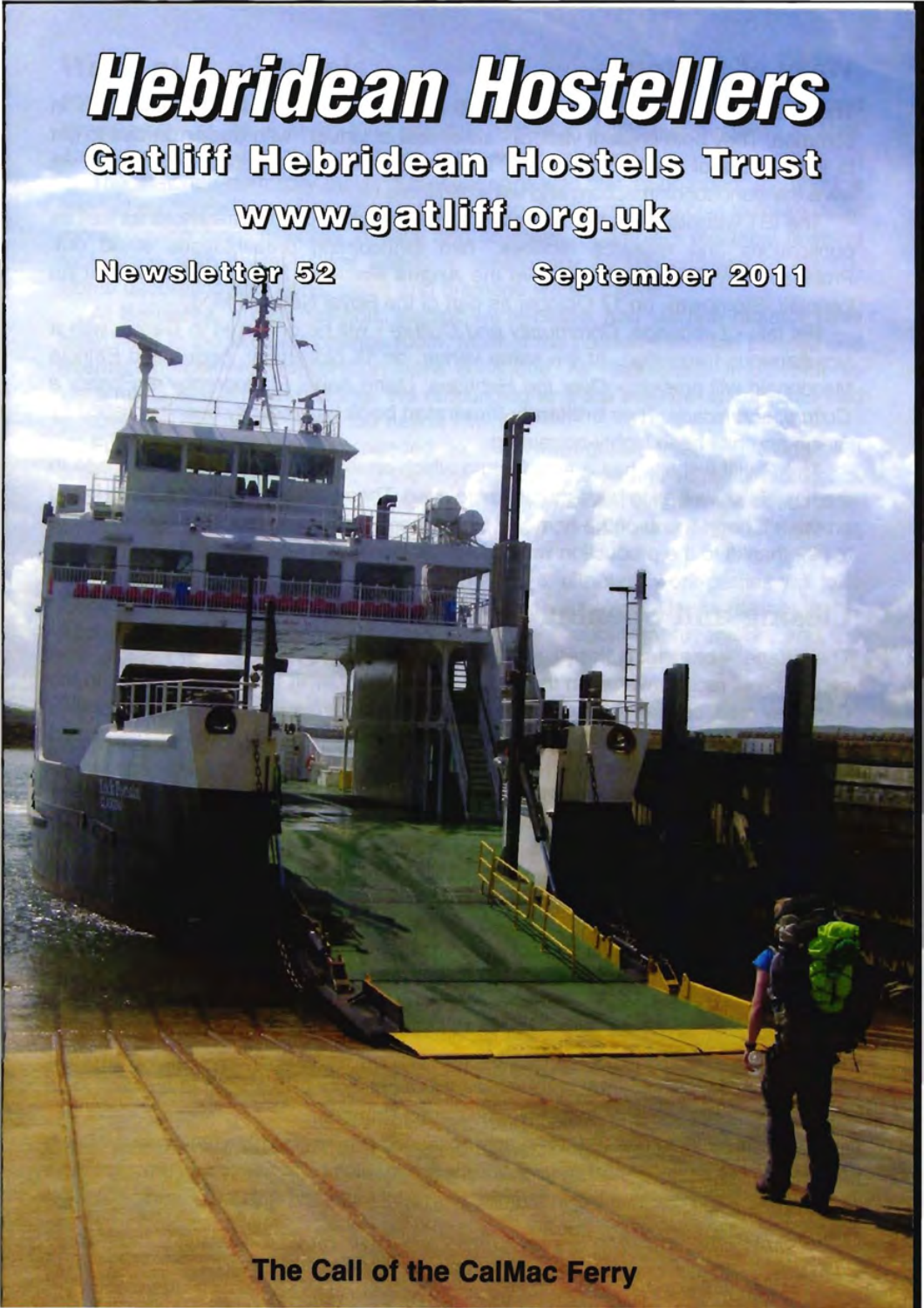# Ways of Seeing

The Islands Book Trust and the Gatliff Hebridean Hostels Trust have much in common. They both present visitors - either real or virtual - with opportunities to get to know more of the Western Isles. Their portals are there to take you places via www.theislandsbooktrust.com and www.gatliff.org.uk

The IBT website gives full information on its events, visits, conferences as well as publications and research facilities. Two forthcoming presentations stand out. Professor Boyd Robertson will give the Angus Macleod Memorial Lecture at An Lanntair, Stornoway, on 17 October as part of the Royal National Mod.

His talk - Language, Community and Culture - will be delivered in Gaelic, with a simultaneous translation. At the same venue, on 15 November, Angus and Patricia Macdonald will present - Over the Hebrides: Using Aerial Photography to Portray a Cultural Landscape. Their brilliantly-illustrated book has recently been published by Birlinn and has been highly-acclaimed.

The Gatliff website has a new feature which enables introductions to be made to the hostels as well as to have memories revived. These are **Virtual Tours**, to be found on the left-hand menu of the home-page. Bemeray, Howmore and Rhenigidale come to life, thanks to the production work of Alistair Barclay of Alba Virtual Tours.

# Closing and Opening

The adage - one door closes and another opens - applies, in many ways, to a sequence of recent events on the Isle of Lewis. The Gatliff Hostel at Garenin, in the Carloway area, ceased to open for the Summer season; the Ravenspoint Community Hostel at Kershader, in the South Lochs, became part of an increasingly vibrant complex.

The Old School at Kershader has been **transformed** over the years. With a new extension opened in June, it now provides modern facilities for its shop, cafe, meeting rooms, archive, offices and hostel. Its enhanced position at the side of Loch Erisort gives fine views and a conducive setting. Here is refreshment, research and retail as well as accommodation.

# Take to the Hills

The Rhenigidale Hostel will be a focal point during the last full week of September. The North Harris Trust will be promoting its Inaugural Isle of Harris Mountain Festival. Here there will be a range of events - from guided walks to a five-peaks-challenge, mountain-themed film nights to photographic workshops, kayacking to a ceilidh, and guest speakers, Cameron McNeish and Laurie Campbell.

The full programme can be easily accessed at www.harrismountainfestival.com However, the local physical gradients, which may also be accessed with comparable ease, will not be surmounted in effortless ways! If you want a bed at Rhenigidale, get there early.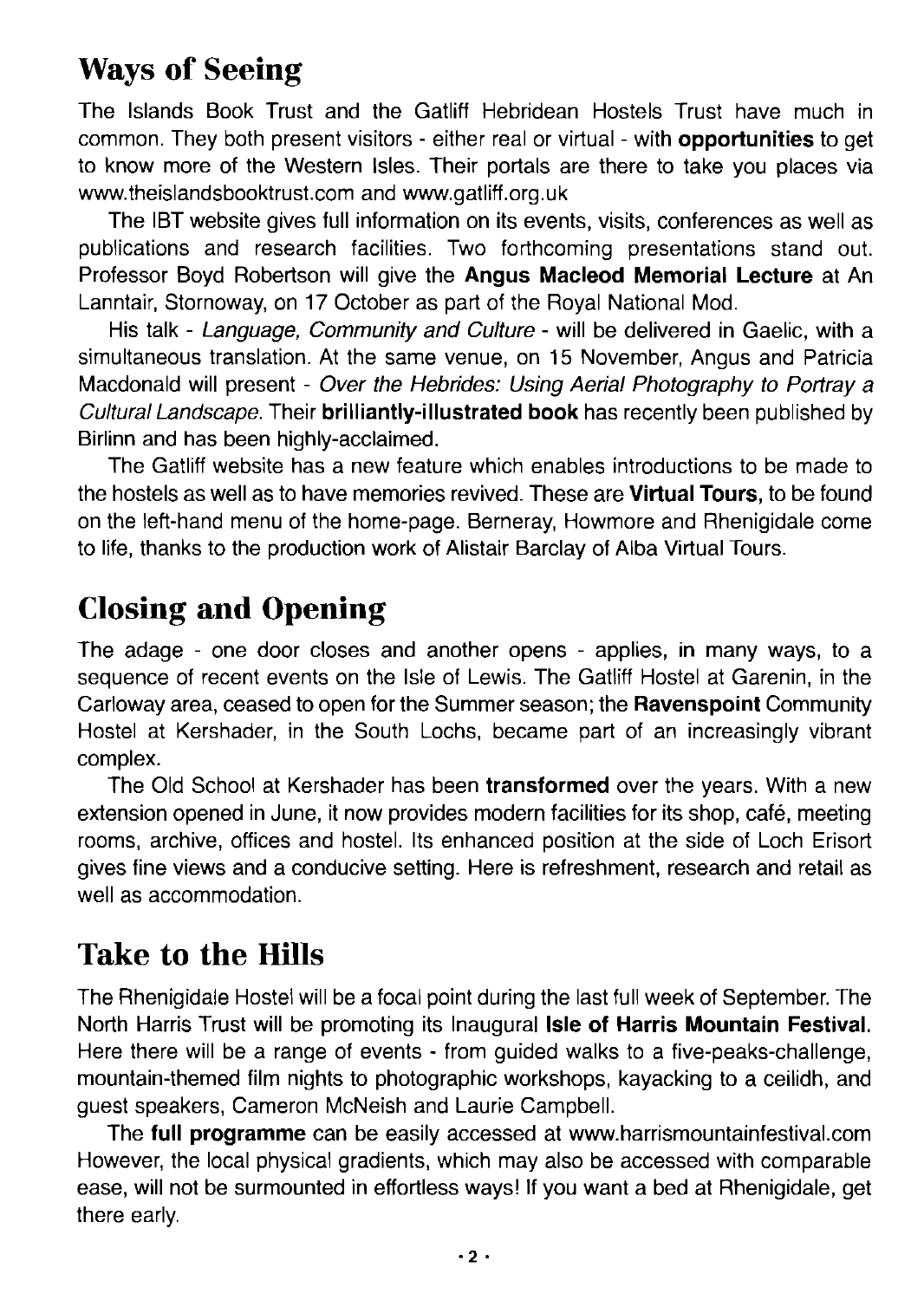## Work at the Hostels

2011 has been another year of change and a time of progress in the upkeep and improvement of the hostels. Kind weather helped in April; rain hindered in May. John Joyce thanks all the volunteers and workers involved.

The thatched-dormitory building at Howmore was plaster-boarded, altering the internal configuration and covering the insulation. Partitions were built to make three rooms, giving more flexibility, privacy and cosiness. Complete electrical rewiring took place, with power-socket additions, emergency lighting and smoke alarms. Some decoration was done; paths and drainage were renewed.

At Berneray, a new gas-hob, electric water-heater and storage radiator have been fitted in the kitchen/common room. Most of the outside has been painted and internal improvements/decoration have continued. At Rhenigidale improvements were made to the main building, the outbuilding and the sewage system, but bad weather hindered work and it still needs finishing.

Further remedial work is needed to the Rhenigidale roof, rendering and drainage system. The steps up to the hostel were cleaned and vegetation cut back to improve access. Garenin hostel, following its permanent closure, will need to be cleared, cleaned and any necessary maintenance carried out in preparation for its return to the Gearrannan Trust.

Projects will be spread over the coming years, although work-parties will take place from 25 October -12 November 2011 . Do contact John Joyce (details in the Address Section) with comments and suggestions about improvements and the provision of facilies. Above all, please volunteer talents and time.

# Hostelling History

John Martin, the Archivist for Hostelling Scotland, is in the final stages of producing a long and valuable history. His intention is to hand over the archive on a long-term loan to the National Library of Scotland by December 2012. For some brief insights into the quality of his work, go to www.syha.org.uk and type Treasure Trove into the website's search box.

An Illustrated Survey of SYHA Youth Hostels 1931 - 2011 is ready for all members and supporters. Here, on a DVD at the very reasonable charge of £5.00 including UK postage, are featured 250-plus establishments with over 1000 illustrations running to some 600 pages. Availability is through the SYHA's website mentioned above.

## **GAMA** Award

Monique Watt, who graduated this Summer from the University of Aberdeen, secured the 2011 GAMA Award. She researched aspects of the economic and social history of the Isle of Lewis in the period immediately after the First World War. Her work will be published early in 2012 and featured here in the next issue.

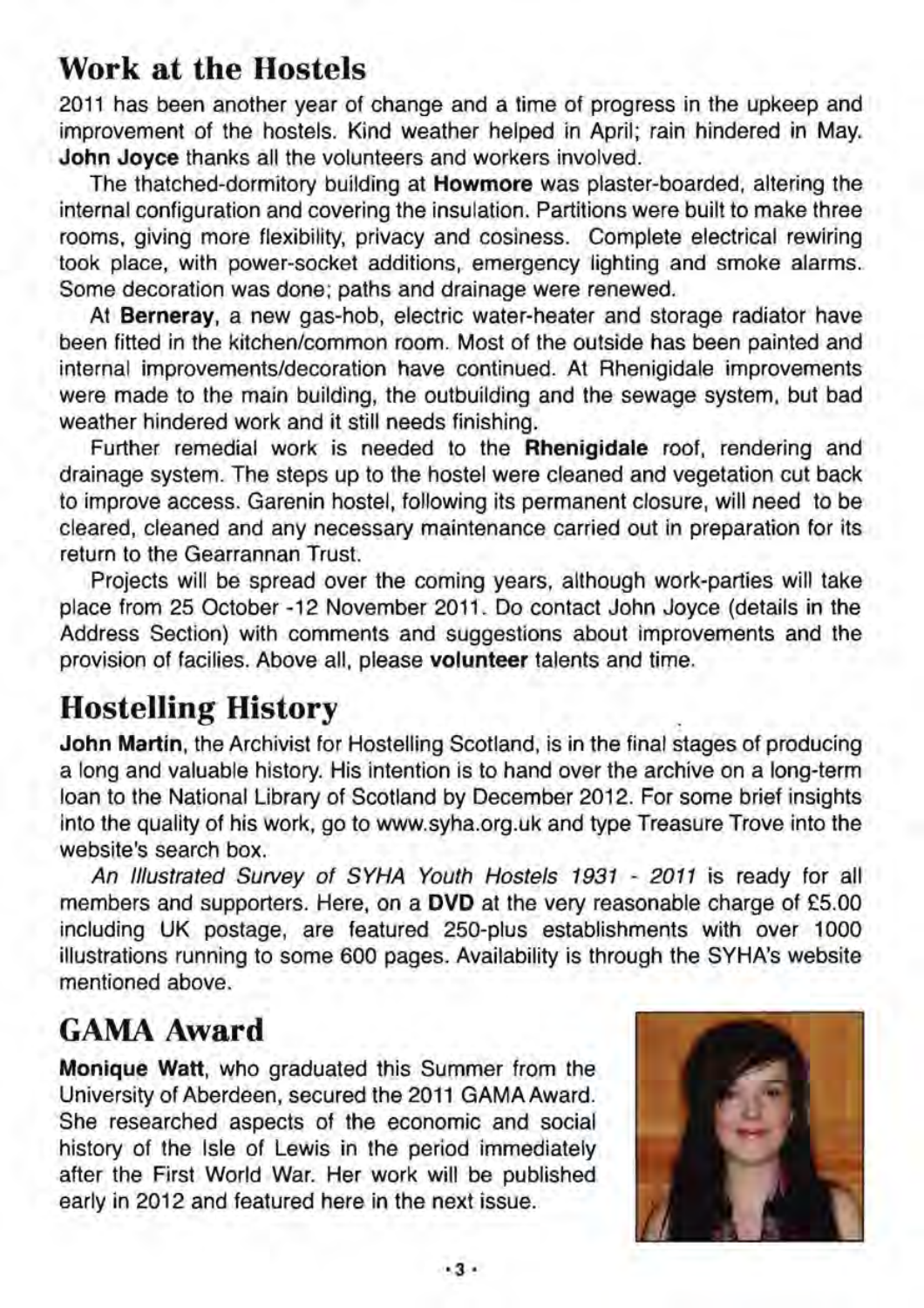## **Garenin - A Score of Years**

Life at Garenin has never been easy. This **National Geographic** photograph, taken with one of its last permanent residents, indicates something of the hardship as well as the communal aspects of the settlement. In 1973 the Council provided accommodation close by and the village became depopulated.

Plans to revive it - for heritage and tourist purposes - were soon mooted and in 1987 Peter Clarke visited Garenin in the company of councillors and local government officials. Cllr Angus Graham liked the Gatliff **model** of hostelling and his view obviously prevailed. Late in 1988 Comhairle Nan Eileen gave the go-ahead and the hostel was to be the first building to be restored.

Plans were made to open in June 1989 and this took place, eventually, on 1 May

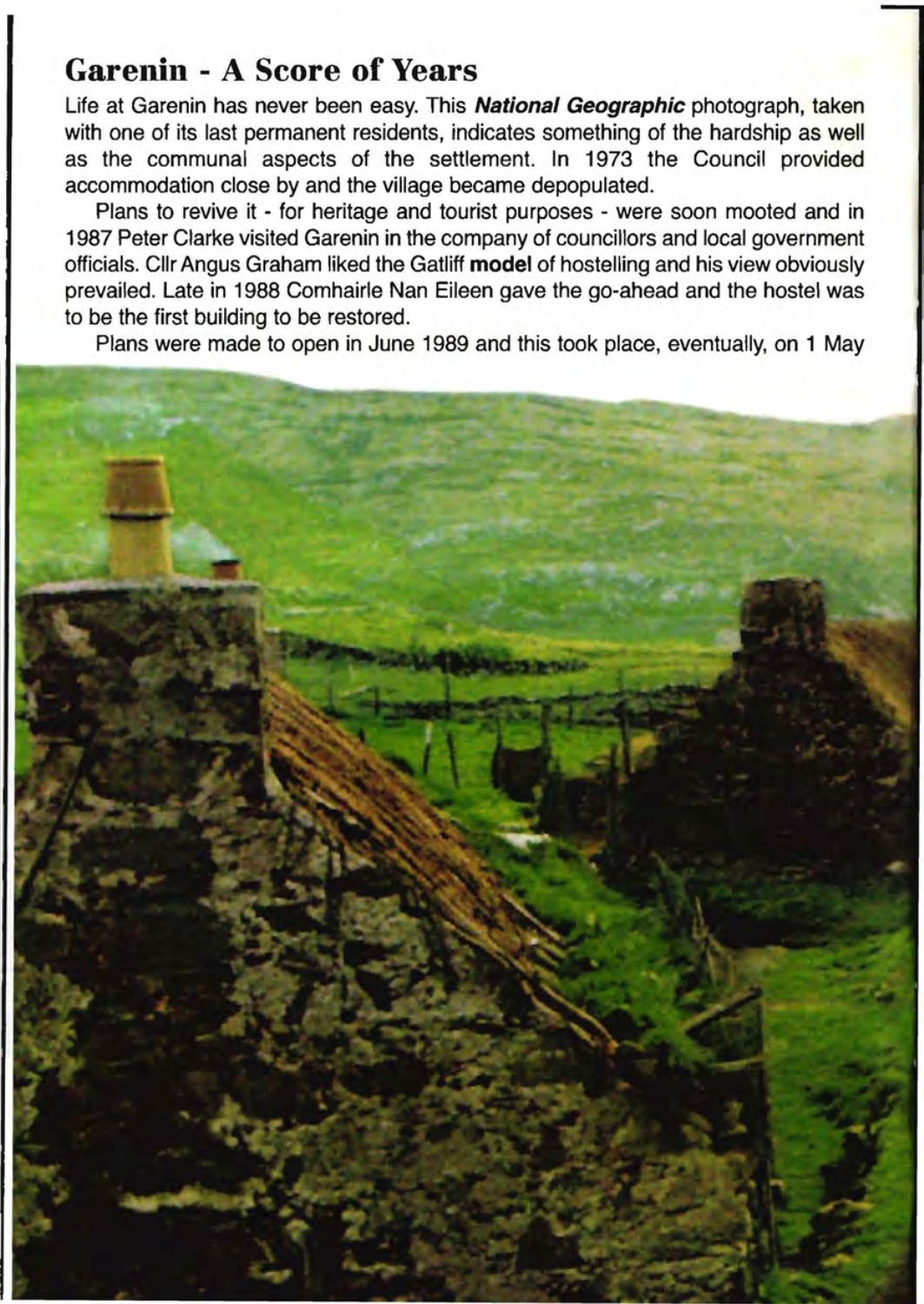1991 with John and Pat MacGregor as wardens. Work-parties were employed to make the shell of a building into a functioning hostel. John acquired a traditional wooden Lewis settle to give the Common Room that local feel.

Its formal opening took place on 3 July 1992, nine years ahead of the Princess Royal coming to the official opening of the Gearrannan Black House Village. By then, getting on for 15,000 overnights had been recorded at the hostel. Many visitors enjoyed seeing the weaving sheds of wardens, Donald Roddie ('OR') MacLeod from 1997 - 2002 and Colin MacLeod from 2002 - 2008.

The final phase of wardening started in 2008 with Sue Boyd, and her husband Leigh. They had to deal heating supply problems from late 2009. Within 18 months it was obvious that the basic needs of hostellers could not be provided. The GHHT decided that the closure was inevitable despite the lease continuing to 31 March 2012. Twenty years of hostelling history was over.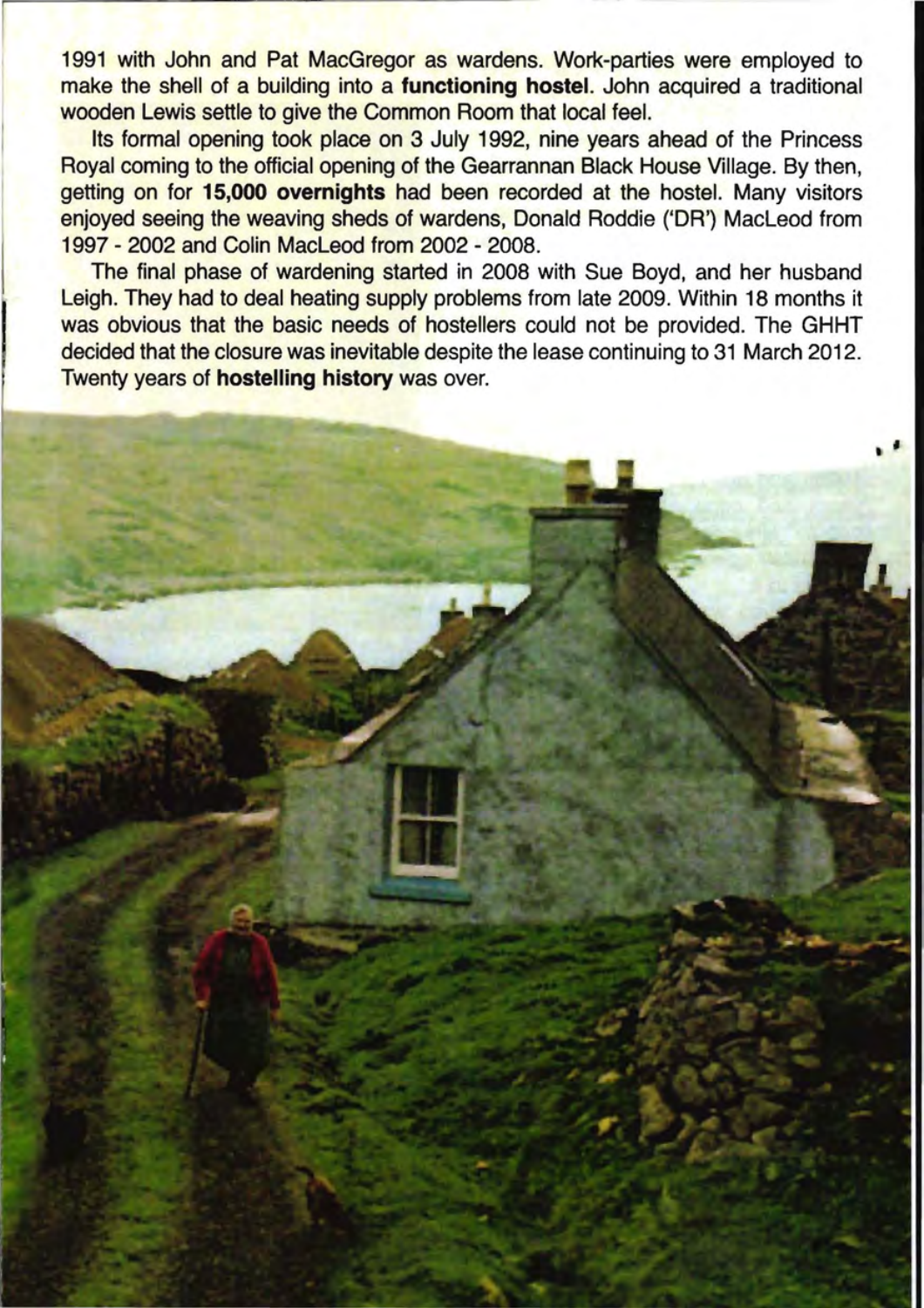#### **Frank Martin (1942 - 2011)**

Every organisation founded by a dynamic individual needs key pivotal people to see that a transition takes place. Herbert Gatliff was a driving force, but his creation could so easily have collapsed when his energies ceased. It is thanks to **Frank Martin** that the Gatliff Trust and its hostels continue to thrive 50 years on. He died, aged 69, in Bristol, after a long illness on 3 August.

Frank grew up in south London and became aware of the challenges and pleasures of scouting and youth hostelling. The 'Outdoor Movement' of the 1920s and 30s had revived after the war years and once again attracted young people. His **primary commitment** was to the British countryside and to increasing access to it.

He loved walking, mountain climbing and trees and had that passion to share



these enthusiasms with others. Here were interests that became **inspirational,**  leading to his becoming committed to environmental causes somewhat ahead of his time. His concern for national parks and, in particular, the wild landscape of Britain led to voluntary involvement.

The organisations to which he applied his **energies** were the Youth Hostels Association, the Council for National Parks, the International Youth Hostels Federation and the Gatliff Trust. He rose to become Vice Chair of the YHA from 1982 - 84 and served as Chair of the YHA Services Management Committee.

This latter appointment involved overseeing the commercial operation that returned its profits to the YHA each year. His **experience** in the shipping industry was particularly significant here. **In** 1992 he presented the youth hostel movement's Environmental Charter to the IYHF Conference in Copenhagen.

In 1977 he had become Chair of the Gatliff Trust. His knowledge of the cause, of its eccentric founder and of the way in which organisations, both charitable and commercial, can thrive, was of inestimable value. Here was a person who combined experience of industry with enthusiasm for such activities as staying in the Gatliff hostel on Scarp ... and **enjoying** it.

His work in shipping led to settling in Bristol. He and his wife, Katherine, set up home in Hotwells. Their family, with Sarah and Carrie, became established in the community, of which he was a loved and respected member. His gentle ways, sense of fun, infectious laugh, quiet perseverance and contributions to cherished causes will long be **remembered and appreciated** by many.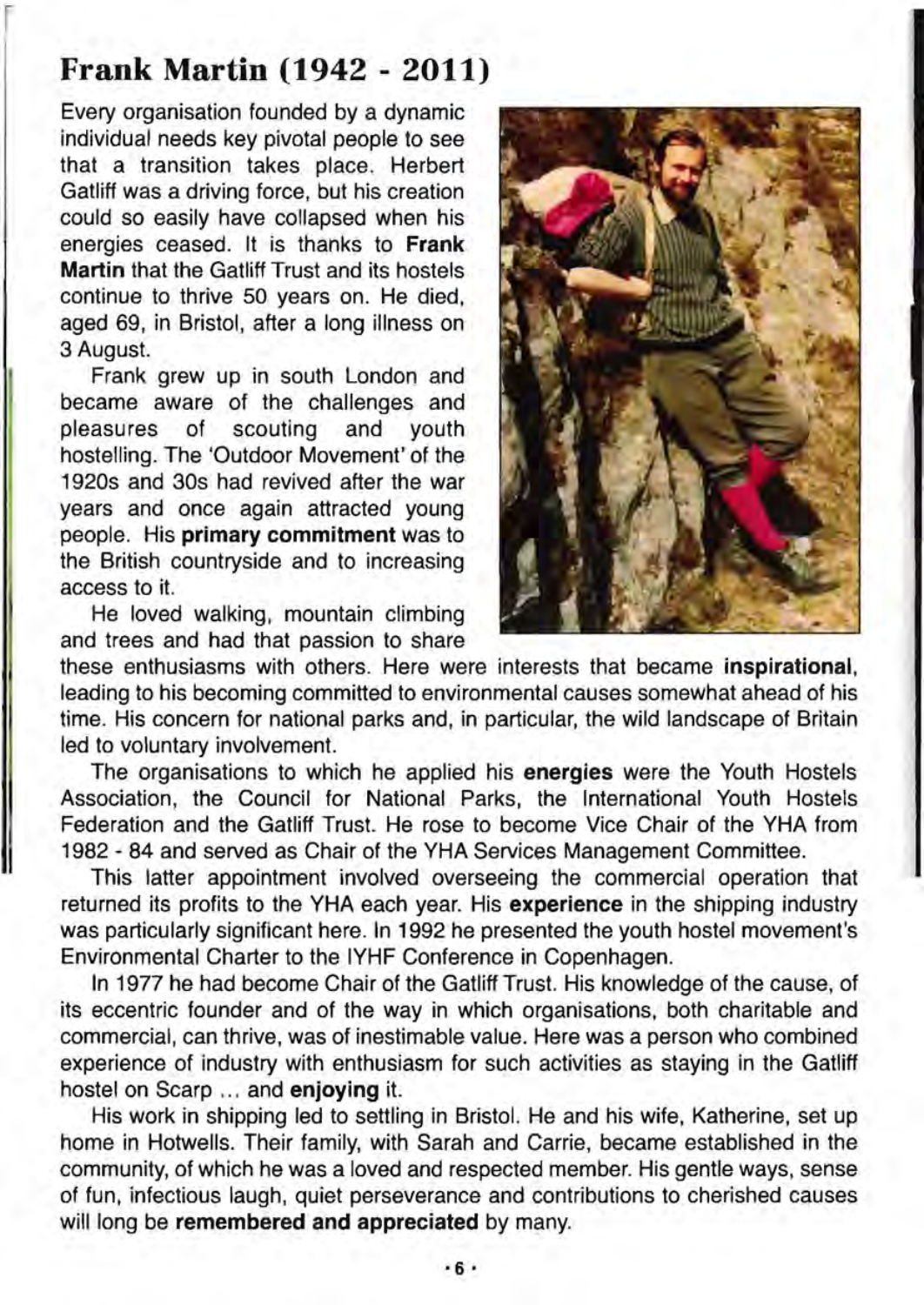## From the *Hebridean Hostellers* Issue of Five Years Ago .....

'Peter Clarke's recently-published The Outer Hebrides: The Timeless Way is informative, readable and crusading. It considers the route that traverses the stunning landscapes from the Temple at Europie, across the Lewis Moors, through Kinlochresort, down the Golden Road, criss-crossing Benbecula, along the old machair tracks of South Uist, over Eriskay, around Barra to its destination on Vatersay.' (Editor: John Humphries) [The book is still in print through www.outerhebridesway.org]

## and of Ten Years Ago .....

The Garenin Black House Village restoration project was completed during the summer and was officially opened by HRH The Princess Royal in June. Peter Clarke represented the GHHT at the ceremony, on a particularly cold and windy day.' (Editor: Lawrence Washington) [She did not reside at the hostel that night.]

#### and Fifteen ....

The new £2.2 million ferry which started sailing in May of this year between Leverburgh and Otternish is having problems due to low tides. **Concerns** have been expressed by hostellers regarding the noise of the exhaust from this ferry as it passes the hostel and the crew have been obliging by turning the boat so that the exhaust passes on the other side.' (Editor: Jim McFarlane) (Both facts are true!)

## and Twenty ....

The Outer Hebrides are facing a most **uncertain time** as winter approaches. Economic problems have been compounded by political difficulties caused by the loss of £23 million by the local council, Comhairle Nan Eilean, in the failed bank, BCCI.' (Editor: Richard Genner) [Banks come and go.]

## and now Twenty-five

'After lunch we will hear from Frank Martin and Roger Clifton about their trips to the islands. These reports will provide the basis for planning the final stages of the Berneray project.' (Editor: Peter Clarke) [The project mentioned refers to the second dormitory being constructed]

# **Addresses**

The Gatliff Hebridean Hostels Trust: 30 Francis Street Stornoway Isle of Lewis Western Isles HS1 2ND ghht@gatliff.org.uk

Chairman and Membership Secretary: Peter Clarke 264 Alexandra Park Road London N22 7BG 020 8888 2449 Mobile: 0790 999 3863 peter@peterclarke.com Twitter: @PeterClarkeGHHT

Treasurer: Philip Lawson Ledmore Carnbee Anstruther Fife KY10 2RU

Project Manager: John Joyce 2 Beaumont Road Upper Norwood London SE19 3QZ 0208 653 8376 johnejoyce@hotmail.co.uk

John Humphries Elm Lodge Garden House Lane Rickinghall Diss IP22 1EA 01379 890270 editor@gatliff.org.uk